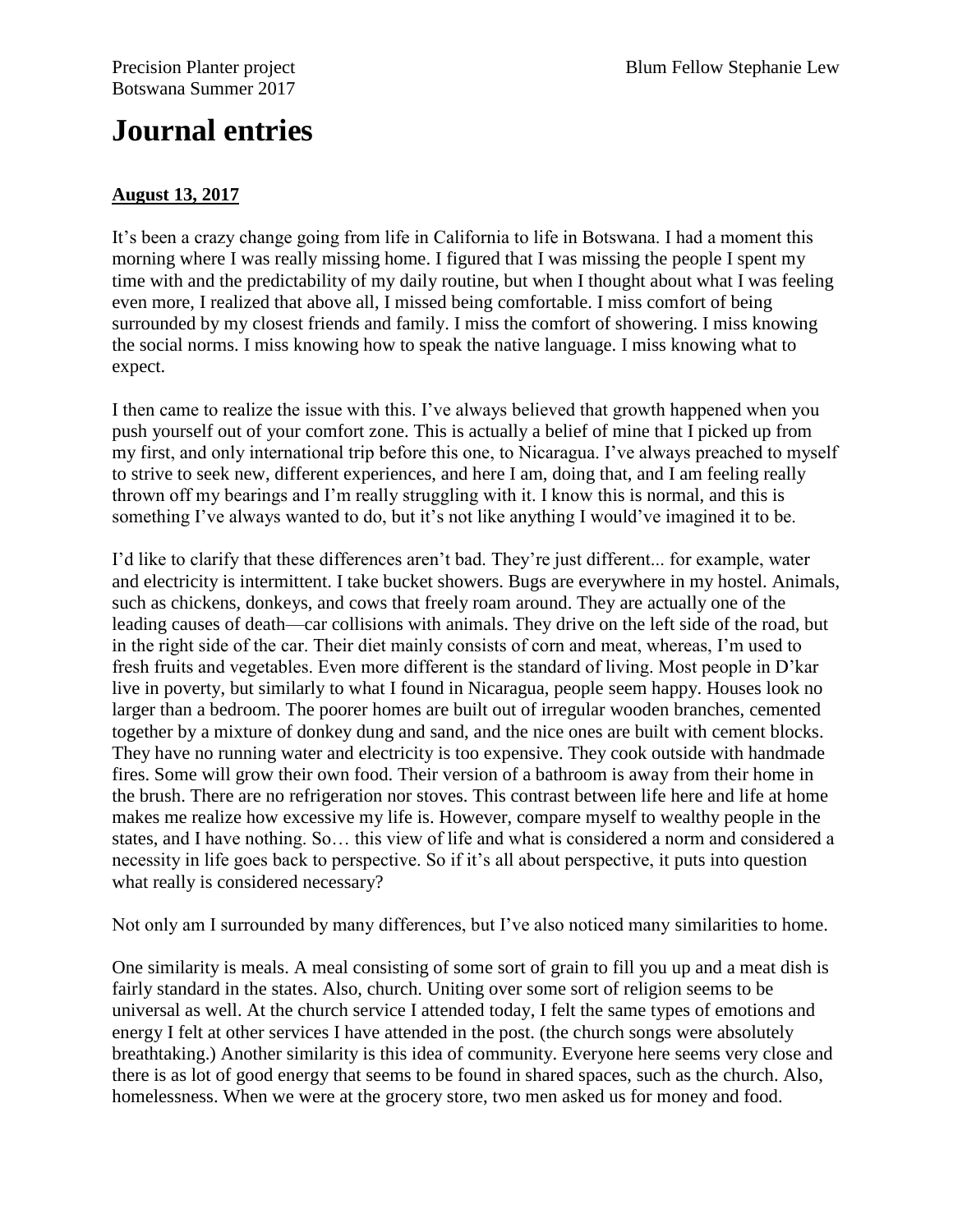Botswana Summer 2017

Music. I heard some Botswanan-South African rap music that was pretty catchy! Also heard some Carly Rae Jepson on our walk around the village. That's all I can think of for now. But it's just interesting living in a place where life can be so different, but similar at the same time.

## **August 31, 2017**

International aid is something that is so tricky, and throughout this trip I've been struggling to understand what my place is within development and how I can truly help others. Historically, international aid has failed, and I think it largely ties into this idea presented in this proverb: If you give a man a fish, you feed him for a day, but if you teach a man to fish, you feed him for a lifetime.

From my understanding, development has failed because we simply give fish out; we don't each how to fish. In the same way, we pour money and resources into a place, and they become dependent on it. All of the money and resources we've contributed to the growth and development of other countries has never been sustainable because it doesn't grow social and economic capital of a country.

With this idea in mind, I have been very conscious about how I choose to help others within the community. I don't want to just give money to people; I'd rather help them learn some skill in which they can use to go earn money for themselves. This has been tricky to do because people have shared with me their hardships here in D'kar, which makes me feel for them. I can't help but care about them so I want to help. And since I've come here to help them, they view me as someone who is full of wealth, which is why I've gotten requests for tea, sugar, and other things. It's tough because I'm also on a budget too, so as much as I want to help others, I am not made of money, and I don't see how giving someone sugar would help them in the long-term. What people here demand of me sometimes puts me in an uncomfortable position. I feel selfish for not wanting to give them sugar and I feel judgmental for not feeling like sugar will make any impact at all. I feel guilty, but I also know that I'm on a budget too, and following it is just being realistic. I've always strived to be selfless, but I do also believe that there is a balance and one can only give so much.

With this kind of development work, I can see how it's important to establish from the get-go what my role is and what I can provide. Being conscious and careful about what my role is is important in ensuring my time here is one that makes a sustainable impact.

## **September 1, 2017**

Today we hitched a ride with some people into town because we needed to go to the bank to get money to pay for rent. They dropped us off at the bank and told us to meet them at the Kalahari Arms Hotel when we were done. We called and asked them how long they'd be and they said 10-15 minutes. The wait ended up being more than an hour. Also, I was expecting the excursion to take an hour or two but it ended up taking nearly 6 hours—which was basically our entire day. Furthermore, we may agree on a time to meet and do work, but people here are generally 15 min-1 hour late. These experiences highlight miscommunication in regards to time and timeliness that I think stem from cultural differences. Back at home I'm used to living a lifestyle in which I am